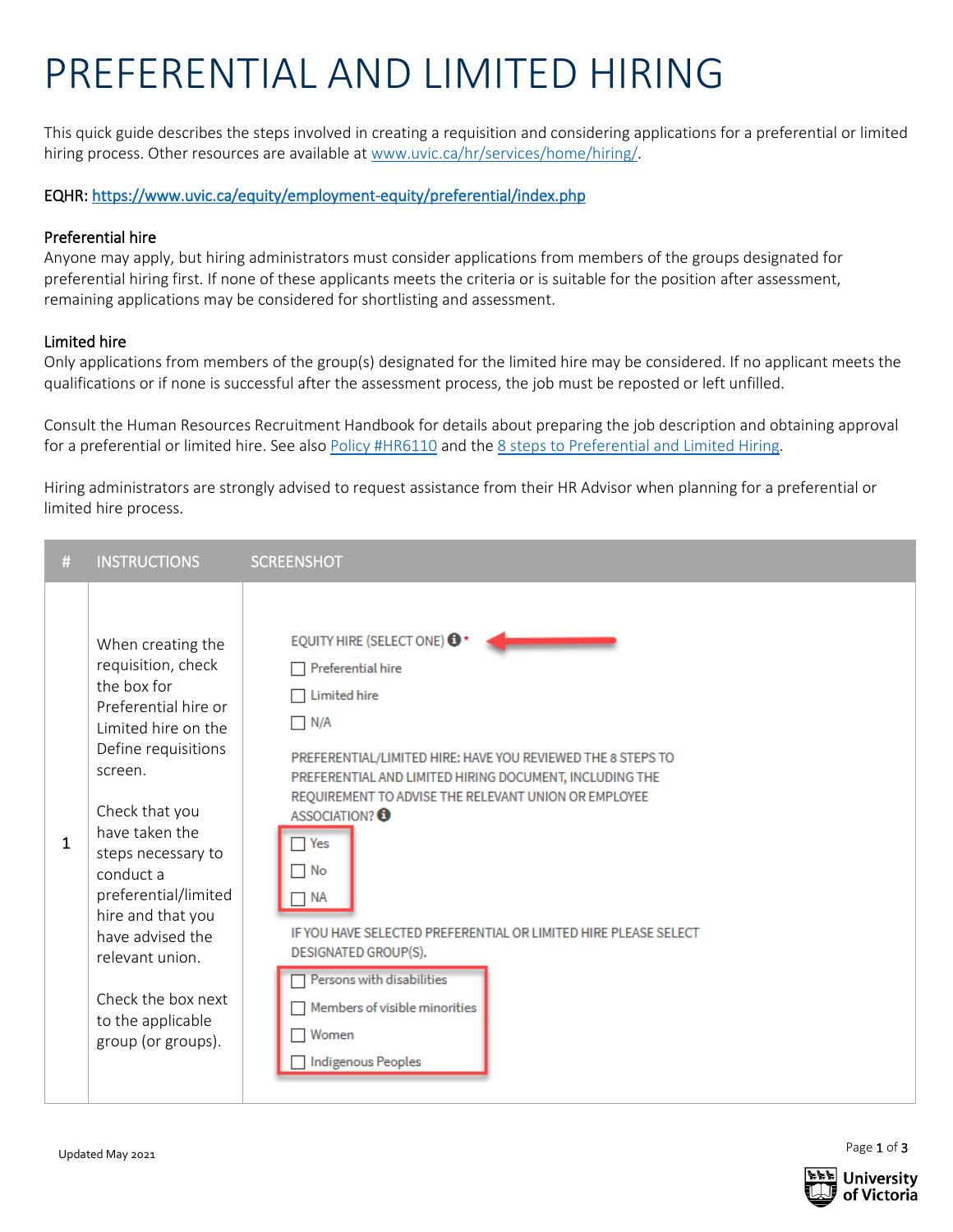| #              | <b>INSTRUCTIONS</b>                                                                                                                                                                                                                                                                      | <b>SCREENSHOT</b>                                                                                                                                                                                                                                                                                                                                                                                                                                                                                                                                                                                                                                                                                                                                                                                                                                                                                                                                                                                                                                                                                                                                                                                                                                                                                                                                                                                                                                                         |  |
|----------------|------------------------------------------------------------------------------------------------------------------------------------------------------------------------------------------------------------------------------------------------------------------------------------------|---------------------------------------------------------------------------------------------------------------------------------------------------------------------------------------------------------------------------------------------------------------------------------------------------------------------------------------------------------------------------------------------------------------------------------------------------------------------------------------------------------------------------------------------------------------------------------------------------------------------------------------------------------------------------------------------------------------------------------------------------------------------------------------------------------------------------------------------------------------------------------------------------------------------------------------------------------------------------------------------------------------------------------------------------------------------------------------------------------------------------------------------------------------------------------------------------------------------------------------------------------------------------------------------------------------------------------------------------------------------------------------------------------------------------------------------------------------------------|--|
| $\overline{2}$ | Complete your<br>requisition and<br>select the Finish<br>button to submit.<br>All preferential and<br>limited hiring<br>requisitions require<br>VP approval.<br>The following<br>additional<br>information will<br>appear on the job<br>posting:                                         | Limited hire<br>In accordance with the university's Equity Plan and pursuant to Section 42 of the BC Human<br>Rights Code, the selection will be limited to members of the following designated group(s).<br>Candidates from the group(s) are encouraged to self-identify.<br><b>Preferential hire</b><br>In accordance with the university's Equity Plan and pursuant to Section 42 of the BC Human<br>Rights Code, preference will be given to members of the following designated group(s).<br>Candidates from the group(s) who wish to qualify for preferential consideration are<br>encouraged to self-identify.                                                                                                                                                                                                                                                                                                                                                                                                                                                                                                                                                                                                                                                                                                                                                                                                                                                     |  |
| 3              | TIP: As part of the<br>application process,<br>candidates have<br>the option to self-<br>identify as a<br>member of a<br>designated group.<br>This step is<br>optional.                                                                                                                  | Diversity Information (Any attachments listed below will be submitted with your application.)<br>UVic is committed to upholding the values of equity, diversity, and inclusion in our living, learning and work environments. In pursuit of our values,<br>we seek members who will work respectfully and constructively with differences and across levels of power. We actively encourage applications from<br>members of groups experiencing barriers to equity. To support upholding these values, UVic monitors the diversity of both our applicant pool and<br>our employees, and invites you to self-identify if you wish. Responses from candidates who self-identify will only be shared with hiring managers if<br>the competition is identified as a preferential or limited hire.<br>Learn more about why UVic collects this information and how the data is used in our FAQs: http://www.uvic.ca/hr/careers/home/apply/index.php.<br>Responses from candidates who self-identify will only be shared with hiring managers if the competition is identified as a preferential or limited hire<br>competition.<br>IF YOU IDENTIFY AS A MEMBER OF<br>ONE OF THE FOLLOWING GROUPS,<br>PLEASE SELECT IT; USE THE CTRL<br><b>KEY TO SELECT MULTIPLE.</b><br>Women<br><b>Visible minorities</b><br>Persons with disabilities<br><b>Indigenous Peoples</b><br>$\blacktriangleright$ Next<br><b>图 Finish Later</b><br><b>≮</b> Previous<br><b>Skip Step</b><br>Cancel |  |
| 4              | Contact the Equity and Human Rights Office to review the selection procedures for your selection committee. Ensure<br>that all members of the selection team have received training in equity hiring procedures and are aware of any<br>barriers that may interfere with a fair process. |                                                                                                                                                                                                                                                                                                                                                                                                                                                                                                                                                                                                                                                                                                                                                                                                                                                                                                                                                                                                                                                                                                                                                                                                                                                                                                                                                                                                                                                                           |  |
| 5              | Employment Services will conduct an initial screening of applications for preferential/limited hire competitions and<br>send a report with the applicable groups highlighted.                                                                                                            |                                                                                                                                                                                                                                                                                                                                                                                                                                                                                                                                                                                                                                                                                                                                                                                                                                                                                                                                                                                                                                                                                                                                                                                                                                                                                                                                                                                                                                                                           |  |